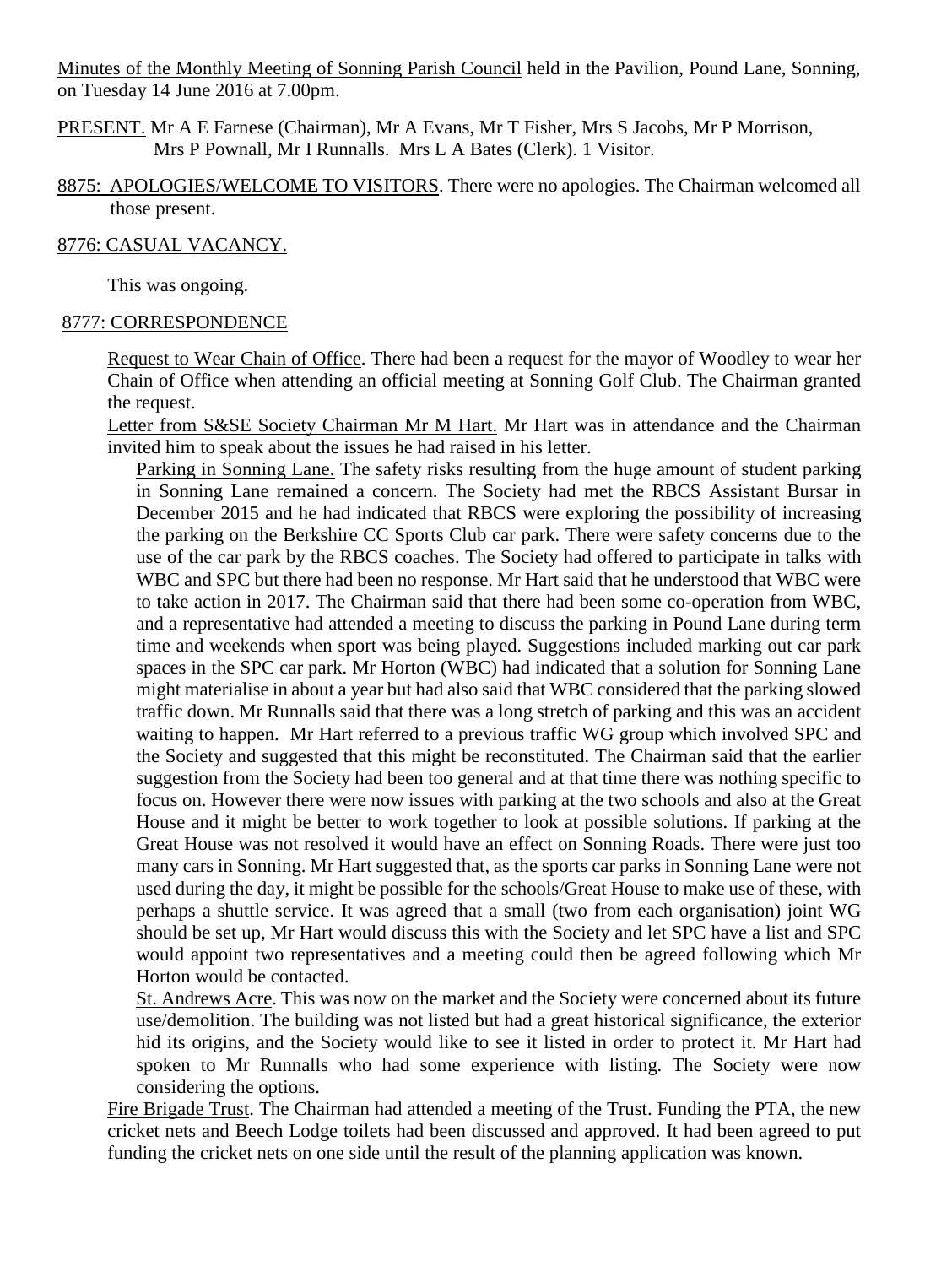## 8878: PLANNING.

Report. Mr Runnalls said that application on land adjacent to Model Farm Cottages had been withdrawn due to incorrect certificates being submitted with the application. WBC's legal team had checked the application and found this fault. An identical application (161565) had now been submitted. Cllr Haines said that he would be listing the application for the same reasons he had given on the previous identical application.

**The following applications were on going**)**:** Reading Blue Coat School Sonning Lane (152342- F/2014/2319) split decision: Holme Park Farm House, Holme Park Farm Lane (153218): Greendown (160641): 31 Old Bath Road (160624: 32 Sonning Meadows (160981): Sonning Church of England Primary School (161037): Little Shire Mustard Lane (161131): Hillside Pearson Road (161124): Readingensians (161129): Shepherds House Overbridge (161142): Shepherds House Overbridge (161118).

**The following applications had been approved**: The Great House at Sonning (F/2015/0283: The Rockery High Street (160761): 75 Pound Lane (160794): 61 Pound Lane (160907: Birchley (160967): Apricus House 4 Garde Road (161046:

**The following applications had been refused**. 9 Glebe Lane (160926).

**The following application had been withdrawn.** Land adjacent To Model Farm Cottages Bath Road (153307).

**The following applications had received WBC comments**:

**The following new applications had been received**: Sonning Golf Club (161529) Outline application for the erection of 13 dwellings with associated highway works, public open space and landscaping (Approval sought for Access): Holmelea, Sonning Lane (161591) Single storey rear extension to dwelling plus front extension to create garage space.: 20 Old Bath Road (161638) Erection of a two storey side and rear extension to dwelling and reposition of existing garage: Microsoft Campus Thames Valley Park (161733) erection of 1no internally illuminated suspended logo sign and 1no non-illuminated wall mounted aluminium panel sign: 43 West Drive (161755) single storey rear extension and front first floor dormer extension to dwelling: Land adjacent to Model Farm Cottages (161565) Use of land for the stationing of caravans for residential purposes for 2no gypsy pitches together with the formation of utility/dayrooms and hardstanding ancillary to that use.

### 8879: CONSERVATION AREA ASSESSMENT.

Mr Runnalls said that the meeting with Clare Lawrence had taken place and he had been in attendance with Mr Fisher the Clerk, Mr Hart and Ms Coulter. Ms Lawrence had explained that having looked closely at the document she believed that it should not be a SDL but would be better placed as an evidence base and would be similarly placed as the WBC Landscape Assessment. If the CAA were adopted, it would carry significant weight as a material planning consideration. There was some unease about this and it was agreed that the Clerk should write to Ms Lawrence asking for clarification. Mr Hart said that Ms Lawrence had said that the adopted CAA would be used when considering applications. Cllr Haines said that Shinfield had some experience and could offer advice and suggested and that someone should speak to them.

# 8880: QUESTIONS FOR BOROUGH COUNCILLOR.

.

The Chairman said that he was aware that a meeting had taken place to discuss the new bridge. Cllr Haines said that this had been arranged by Rob Wilson and was a forum to present the latest figures from the traffic study to the authorities paying for this. It had showed the effect the bridge would have on Oxfordshire roads and had looked at a much wider area than originally intended. Any bridge would be expensive and would require government funding. Cllr Haines said that WBC had made Bob Wyatt an Honorary Alderman in recognition of his many years of service.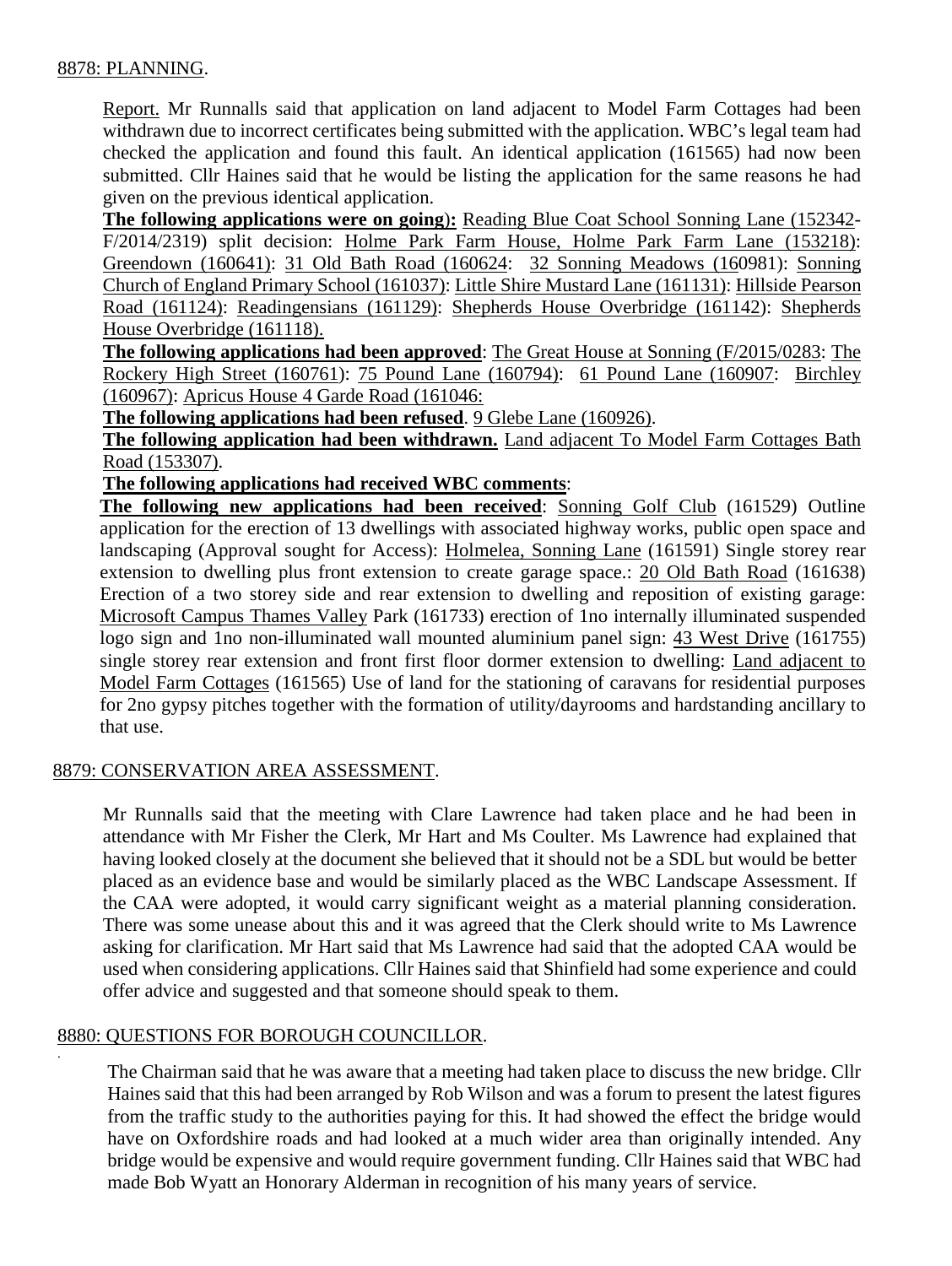### 8880: QUESTIONS FOR BOROUGH COUNCILLOR (Cont'd).

Wokingham had also secured transitional funding, which would help now that government funding was being cut. Mr Runnalls said that the My Council system was not responding. Cllr Haines said that WBC had adopted a bio scheme into its grass mowing programme. Mr Runnalls said that this looked good at Woodford Park but there were some reservations about how acceptable it would be on main roads

### 8881: PARISHIONER QUESTIONS

There were no questions.

## 8882: FINANCE.

a) Report.

The Clerk had prepared a report and it was noted.

b) Payment of Accounts. Mr Morrison proposed making the following payments, Mr Fisher seconded and these were unanimously approved.

| Date      | Cheq. | Name               | Service Item        | Gross   | <b>VAT</b> | <b>Net</b> | Committee         | $Sub-$      |
|-----------|-------|--------------------|---------------------|---------|------------|------------|-------------------|-------------|
|           | No.   |                    |                     |         |            |            |                   | committee   |
| 10 May 16 | 281   | Henley             | Mow Field           | 245.00  | 0.00       | 245.00     | <b>RECREATION</b> | Main<br>Rec |
|           |       | Landscape          |                     |         |            |            |                   | Mowing      |
| 10 May 16 | 282   | <b>Benchmark</b>   | Picnic Table        | 492.00  | 82.00      | 410.00     | <b>RECREATION</b> | Misc.       |
| 10 May 16 | 283   | <b>K</b> Trimmings | Litter April        | 150.00  | 0.00       | 150.00     | <b>HIGHWAYS</b>   | Litter      |
| 10 May 16 | 284   | S Pownall          | Excavate            | 650.00  | 0.00       | 650.00     | <b>PAVILION</b>   | Pavilion    |
|           |       |                    | Drain & Clear       |         |            |            |                   | Mtnce       |
| 10 May 16 | 285   | A E Farnese        | <b>AGM</b> Wine     | 56.10   | 0.00       | 56.10      | <b>ADMIN</b>      | Admin       |
|           |       |                    |                     |         |            |            |                   | Misc        |
|           |       |                    | <b>Months Total</b> | 1593.10 | 82.00      | 1511.10    |                   |             |

#### PAYMENT OF ACCOUNTS JUNE '16 (1 TO 31 MAY) PAYMENT OF ACCOUNTS JUNE '16 (1 TO 31 MAY)

# c) Income and Expenditure Account 2015/16.

Mr Morrison proposed the Income and Expenditure accounts, Mr Runnalls seconded and these were unanimously approved.

d) Annual Return.

Mr Morrison proposed and Mrs Jacobs seconded approving the Annual Return and this was unanimously approved.

# 8883: HIGHWAYS.

Mr Evans had spoken to Mr Horton and outlined the options available for electronic speed indicators. Option one was to share the WBC mobile sign and option two was to share one that the police had. Mr Evans had registered Sonning for both options. The next step would be to get the speed team together. Mr Horton had suggested speaking to the Hurst Chairman to see what they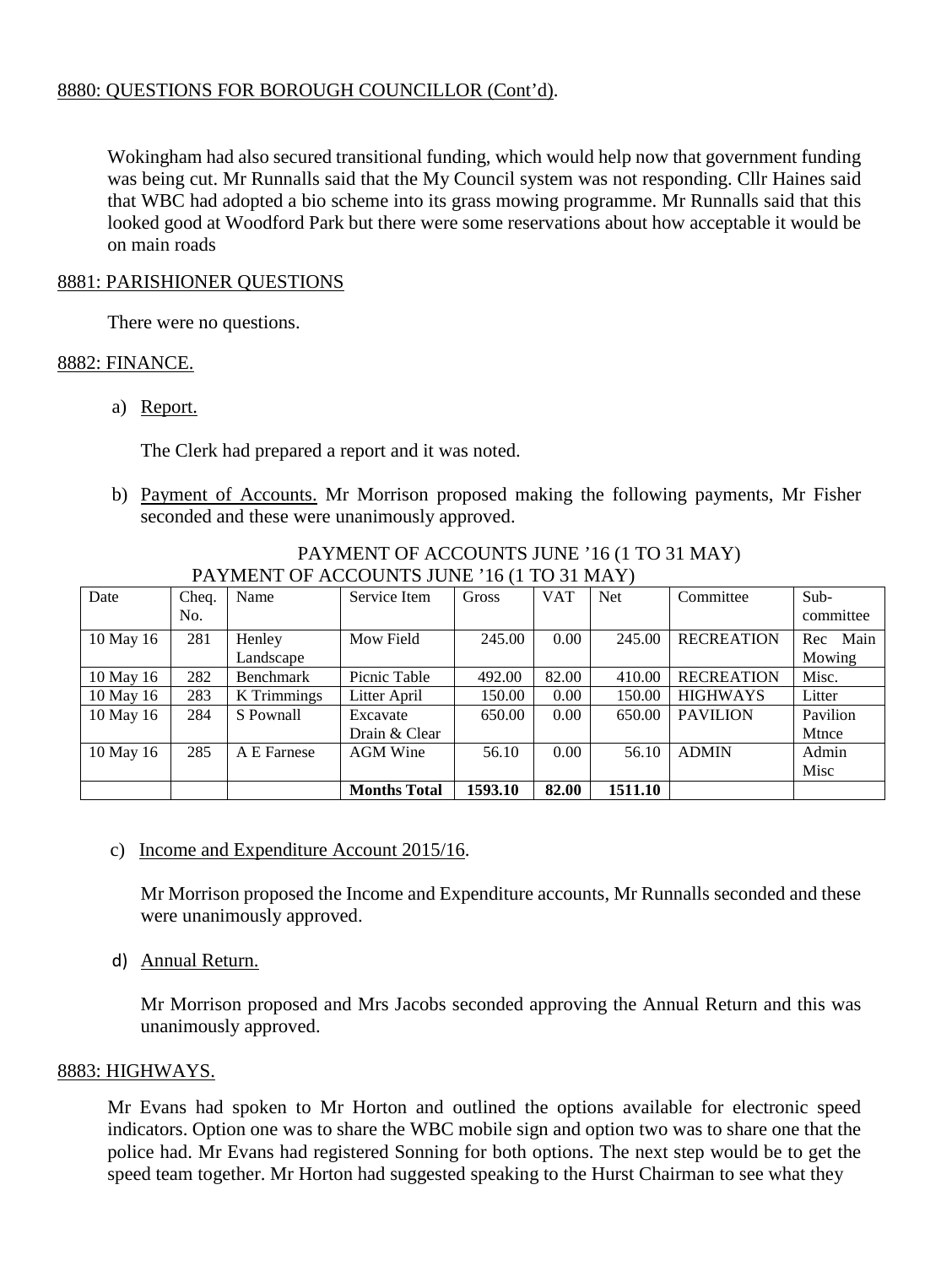# 8883: HIGHWAYS (Cont'd).

had done. He was away so Mr Evans would contact the Clerk to find out when the Chairman returned. Mr Evans would circulate any reply he received. Mr Evans said that he would like to put the speed signs in Pound Lane and Sonning Lane first. Mr Evans hoped to have all the information by July and that the signs would be up by September.

Mrs Pownall asked if there was anything on the Pound Lane parking. The Chairman said that the football club was proposing to put cones up in Pound Lane when the season started in September, it was worth trying.

### 8884: RECREATION AND ENVIRONMENT W.G.

- a) Report. Mrs Pownall said that Mr Pownall was to look at the skate-park concrete and that the pavilion drain appeared to be working.
- b) Safety Checks. Mrs Pownall said that she would do the following day.
- c) Water Drain-Off Work. Mr Fisher would provide the Clerk with a plan of the area.
- d) Quotes for the Playground. Nothing had been received from the contractor, the Clerk had chased and would chase again.
- e) Wharf Works. The Chairman said that children were using the new Great House fence as a climbing frame. Mr Fisher said that there were four seats on site but only one was serviceable, which would be reinstalled by the Great House gardener. The Chairman would take the damaged seats away but retain the plaques.
- f) SLTC Hedge. Mr Collier and Henley Contracting had both provided quotes around £1500, which might change depending on what was discovered once work began. Henley Landscapes were not confident that the appearance of the hedge would be acceptable and would prefer to scrub the hedge out and to use netting as a temporary screen while a new hedge grew. The Chairman said that the tennis club were against removing the hedge. Following discussion the Chairman proposed accepting Mr Colliers quote, Mrs Pownall seconded and this was unanimously approved.
- g) Request from SCC. Mrs Pownall said that it was the Clubs presidents Day on 28 August, sporting personalities had been invited to attend and a Fish and Chip vendor would be on site. The Club hoped to get up to 500 visitors on the day and asked if they could park on the far end of the field. It was agreed that this could not be permitted.

### 8885: TECHNICAL SERVICES.

Safety Checks. The Chairman had carried out the safety checks.

 Lighting Upgrade. Mr Fisher had confirmed that SPC wanted to replace the twelve concrete lamps first. The Chairman said that the idea would be to change the lamps which needed to be replaced urgently and then replace the others. Mr Fisher said that two of the concrete lamps were in the Conservation Area and said it might be preferable to replace them with heritage lamps as per the Council's policy. Following discussion Mr Fisher proposed replacing ten of the concrete lamps, the Chairman seconded and this was unanimously agreed. There had been some interest in making some funding available for heritage lamps.

Request for Dog Bins. A new dog bin from Glasdon (the same type as existing bins) would be £250. Mr Fisher proposed purchasing the bin for the towpath, the Chairman seconded and this was unanimously approved.

Quote for Posts. The Chairman had priced sleepers for the Pound Lane/Liguge Way entrance and they were £100 each. The Chairman would draw up a plan of the area for the Council's approval.